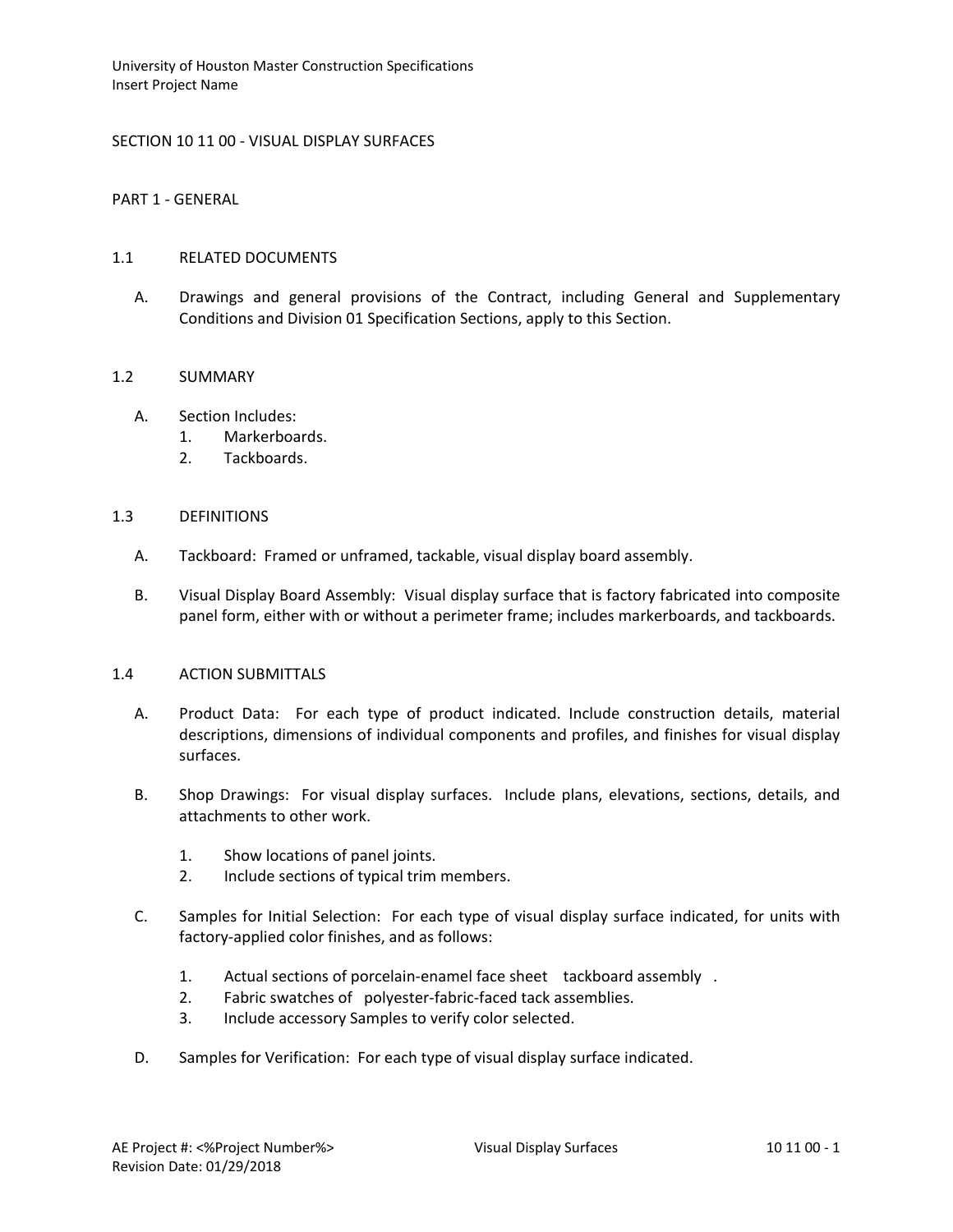- 1. Visual Display Surface: Not less than 8-1/2 by 11 inches (215 by 280 mm), mounted on substrate indicated for final Work. Include one panel for each type, color, and texture required.
- 2. Trim: 6-inch- (152-mm-) long sections of each trim profile.
- 3. Display Rail: 6-inch- (152-mm-) long sections.
- 4. Support System: 6-inch- (152-mm-) long sections.
- 5. Accessories: Full-size Sample of each type of accessory.
- E. Product Schedule: For visual display surfaces. Use same designations indicated on Drawings.

## 1.5 INFORMATIONAL SUBMITTALS

- A. Qualification Data: For qualified Installer.
- B. Product Test Reports: Based on evaluation of comprehensive tests performed by a qualified testing agency, for surface-burning characteristics of fabrics.
- C. Warranties: Sample of special warranties.

### 1.6 CLOSEOUT SUBMITTALS

A. Maintenance Data: For visual display surfaces to include in maintenance manuals.

### 1.7 QUALITY ASSURANCE

- A. Source Limitations: Obtain visual display surfaces from single source from single manufacturer.
- B. Surface-Burning Characteristics: As determined by testing identical products according to ASTM E 84 by a qualified testing agency. Identify products with appropriate markings of applicable testing agency.
	- 1. Flame-Spread Index: 25 or less.
	- 2. Smoke-Developed Index: 450 or less.
- C. Mockups: Build mockups to verify selections made under sample submittals and to demonstrate appearance and aesthetic effects and set quality standards for installation.
	- 1. Build mockup of typical Visual Display Board Assembly as shown on Drawings. Include accessories.
	- 2. Approved mockups may become part of the completed Work if undisturbed at time of Substantial Completion.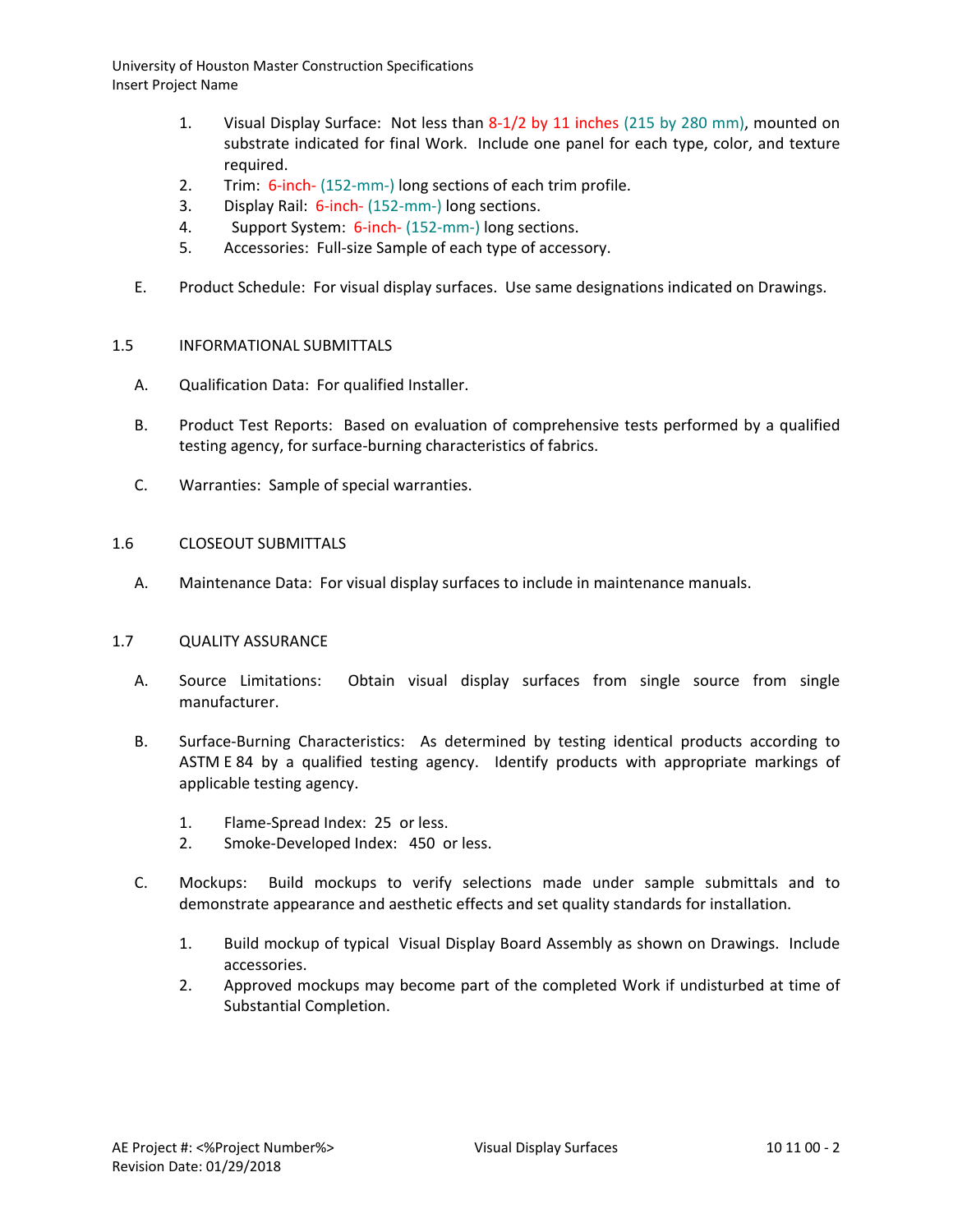# 1.8 DELIVERY, STORAGE, AND HANDLING

- A. Deliver factory-built visual display surfaces, including factory-applied trim where indicated, completely assembled in one piece without joints, where possible. If dimensions exceed maximum manufactured panel size, provide two or more pieces of equal length as acceptable to Architect. When overall dimensions require delivery in separate units, prefit components at the factory, disassemble for delivery, and make final joints at the site.
- B. Store visual display surfaces vertically with packing materials between each unit.

# 1.9 PROJECT CONDITIONS

A. Environmental Limitations: Do not deliver or install visual display surfaces until spaces are enclosed and weathertight, wet work in spaces is complete and dry, work above ceilings is complete, and temporary HVAC system is operating and maintaining ambient temperature and humidity conditions at occupancy levels during the remainder of the construction period.

# 1.10 WARRANTY

- A. Special Warranty for Porcelain-Enamel Face Sheets: Manufacturer's standard form in which manufacturer agrees to repair or replace porcelain-enamel face sheets that fail in materials or workmanship within specified warranty period.
	- 1. Failures include, but are not limited to, the following:
		- a. Surfaces lose original writing and erasing qualities.
		- b. Surfaces exhibit crazing, cracking, or flaking.
	- 2. Warranty Period: Life of the building.
	- 3. Warranty Period: Two years from date of Substantial Completion.

# PART 2 - PRODUCTS

# 2.1 MATERIALS, GENERAL

- A. Porcelain-Enamel Face Sheet: Manufacturer's standard steel sheet with porcelain-enamel coating fused to steel; uncoated thickness indicated.
	- 1. Gloss Finish: Gloss as indicated; dry-erase markers wipe clean with dry cloth or standard eraser.
- B. Polyester Fabric: Nondirectional weave, 100 percent polyester; weighing not less than 15 oz./sq. yd. (508 g/sq. m); with surface-burning characteristics indicated.
- C. Hardboard: ANSI A135.4, tempered.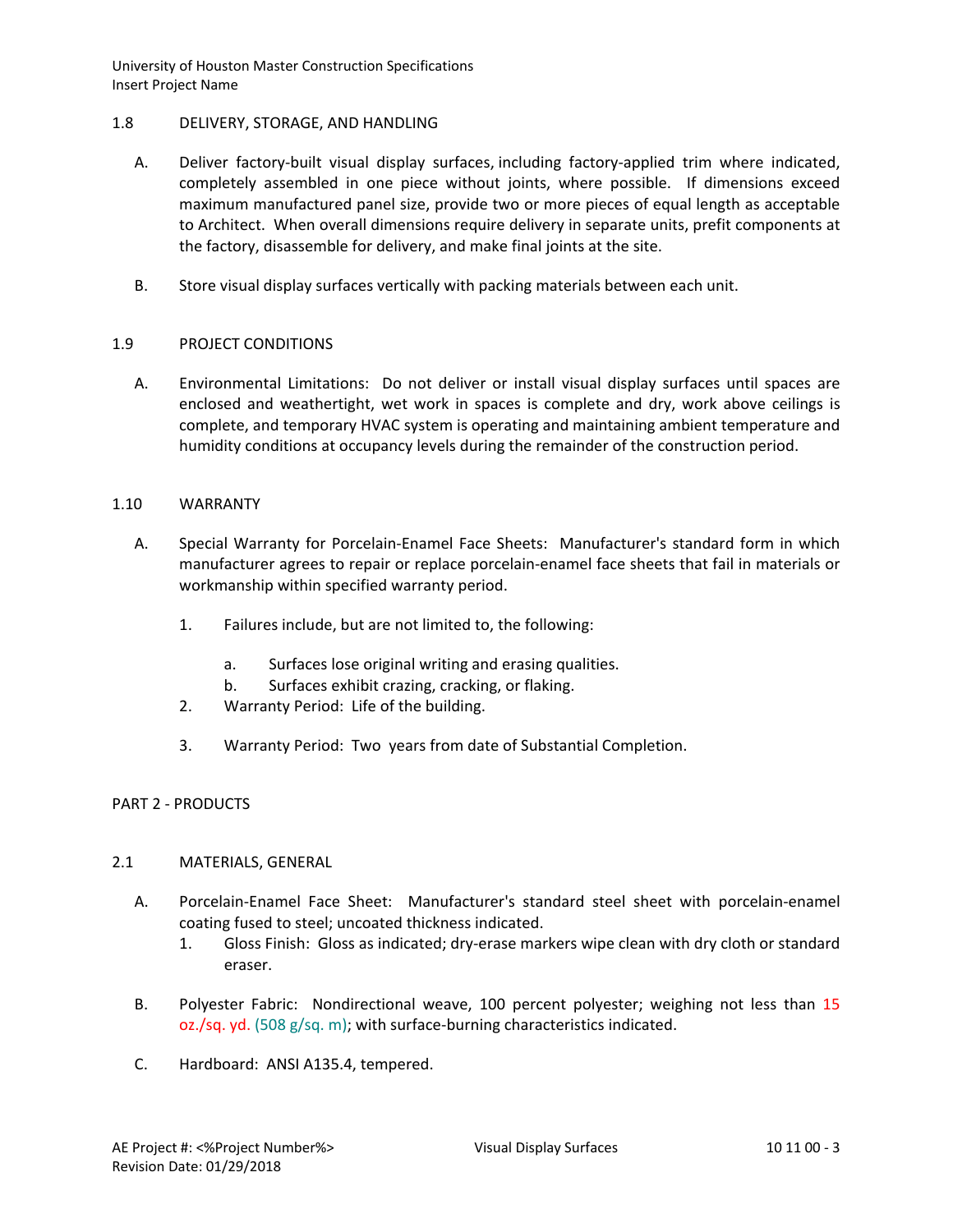- D. Particleboard: ANSI A208.1, Grade M-1, that complies with the testing and product requirements of the California Department of Health Services' "Standard Practice for the Testing of Volatile Organic Emissions from Various Sources Using Small-Scale Environmental Chambers."
- E. Fiberboard: ASTM C 208.
- F. Extruded Aluminum: ASTM B 221 (ASTM B 221M), Alloy 6063.
- G. Adhesives: Manufacturer's standard product that complies with the testing and product requirements of the California Department of Health Services' "Standard Practice for the Testing of Volatile Organic Emissions from Various Sources Using Small-Scale Environmental Chambers."

# 2.2 MARKERBOARD ASSEMBLIES

- A. Porcelain-Enamel Markerboards: Balanced, high-pressure, factory-laminated markerboard assembly of three-ply construction consisting of backing sheet, core material, and 0.021-inch- (0.53-mm-) thick, porcelain-enamel face sheet with high-gloss finish.
	- 1. Basis of Design Product: Subject to compliance with requirements, provide LCS-II, Series 4, Type A, #92 white by Claridge Products & Equipment, Inc., www.claridgeproducts.com, or comparable product by one of the following:
		- a. [A-1 Visual Systems:](http://www.specagent.com/LookUp/?uid=123456791387&mf=04&src=wd) Series 100; www.a-1markerboards.com.
		- b. [Best-Rite Manufacturing:](http://www.specagent.com/LookUp/?uid=123456791436&mf=04&src=wd) Series 202A; www.moorecoinc.com.
		- c. Substitutions: See Section 01 25 00 Substitution Procedures.

# 2.3 TACKBOARD ASSEMBLIES

- A. Basis of Design Product: Subject to compliance with requirements, provide Designer Fabric, Series 4, Type CO, Color to be selected from Manufacturer's standard colors, by Claridge Products & Equipment, Inc. Harrison, Arkansas 72602; www.claridgeproducts.com, or comparable product by one of the following:
	- 1. [A-1 Visual Systems:](http://www.specagent.com/LookUp/?uid=123456791472&mf=04&src=wd) Series 100; www.a-1markerboards.com.
	- 2. [Best-Rite Manufacturing:](http://www.specagent.com/LookUp/?uid=123456791482&mf=04&src=wd) Series 333A; www.moorecoinc.com.
	- 3. Substitutions: See Section 01 25 00 Substitution Procedures.
- B. Polyester-Fabric-Faced Tackboard : 1/4-inch- (6-mm-) thick, polyester-fabric-faced cork sheet factory laminated to 1/4-inch- (6-mm-) thick hardboard backing.
- C. General: Manufacturer's standard, aluminum-framed, tackable cork visual display surface fabricated into narrow rail shape and designed for displaying material.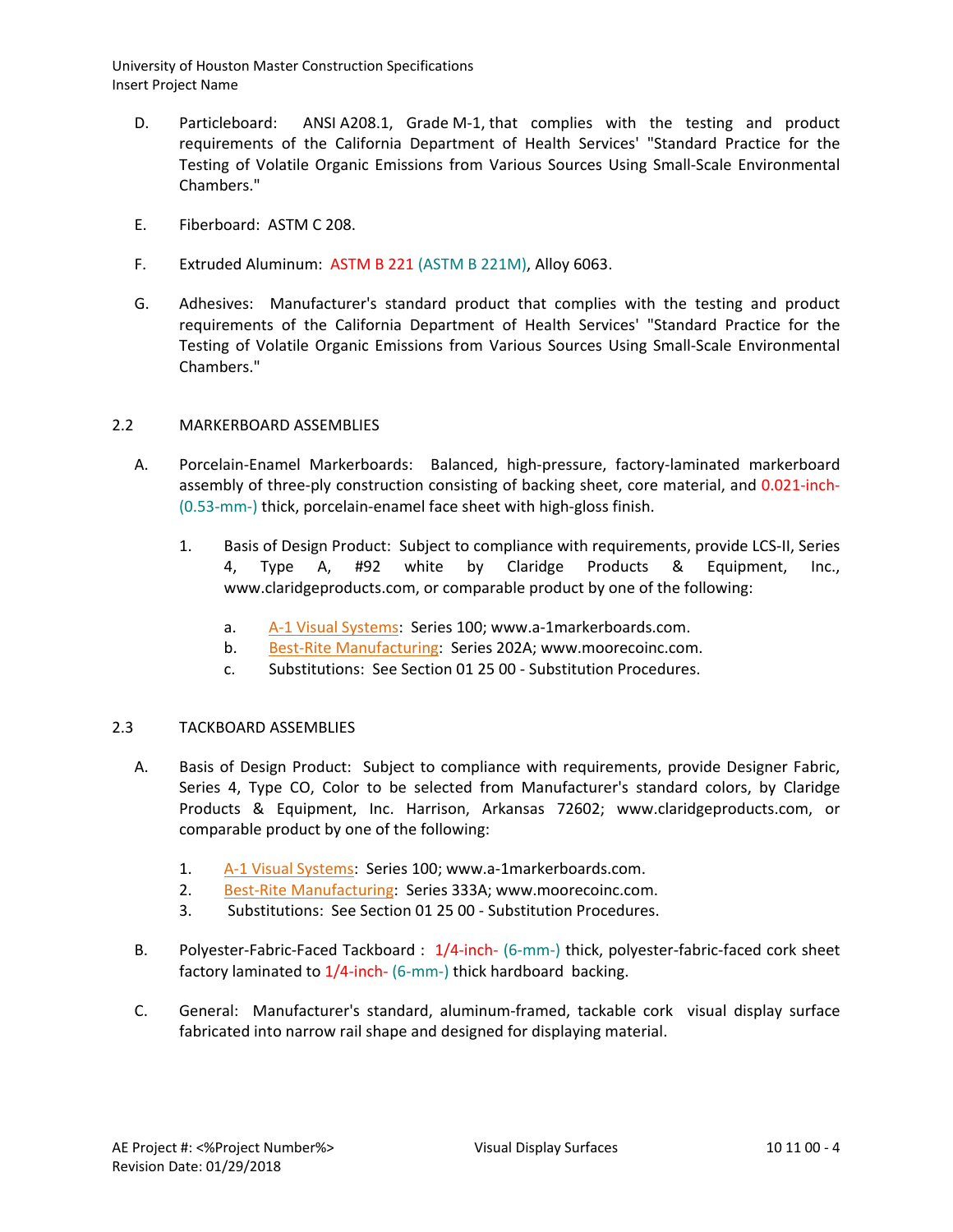## 2.4 MARKERBOARD AND TACKBOARD ACCESSORIES

- A. Aluminum Frames and Trim: Fabricated from not less than 0.062-inch- (1.57-mm-) thick, extruded aluminum; slim size and standard shape .
	- 1. Field-Applied Trim: Manufacturer's standard, screw-on trim with Phillips flat-head screws.
- B. Chalktray: Manufacturer's standard, continuous.
	- 1. Solid Type: Extruded aluminum with ribbed section and smoothly curved exposed ends.
- C. Map Rail: Provide the following accessories:
	- 1. Display Rail: Continuous and integral with map rail; fabricated from cork approximately 1 to 2 inches (25 to 50 mm) wide.

# 2.5 FABRICATION

- A. Porcelain-Enamel Visual Display Assemblies: Laminate porcelain-enamel face sheet and backing sheet to core material under heat and pressure with manufacturer's standard flexible, waterproof adhesive.
- B. Visual Display Boards: Factory assemble visual display boards unless otherwise indicated.
	- 1. Where factory-applied trim is indicated, trim shall be assembled and attached to visual display boards at manufacturer's factory before shipment.
- C. Factory-Assembled Visual Display Units: Coordinate factory-assembled units with trim and accessories indicated. Join parts with a neat, precision fit.
	- 1. Where size of visual display boards or other conditions require support in addition to normal trim, provide structural supports or modify trim as indicated or as selected by Architect from manufacturer's standard structural support accessories to suit conditions indicated.
- D. Modular Visual Display Boards: Fabricated with integral panel clips attached to core material.
- E. Aluminum Frames and Trim: Fabricate units straight and of single lengths, keeping joints to a minimum. Miter corners to a neat, hairline closure.
	- 1. Where factory-applied trim is indicated, trim shall be assembled and attached to visual display units at manufacturer's factory before shipment.

# 2.6 GENERAL FINISH REQUIREMENTS

A. Comply with NAAMM's "Metal Finishes Manual for Architectural and Metal Products" for recommendations for applying and designating finishes.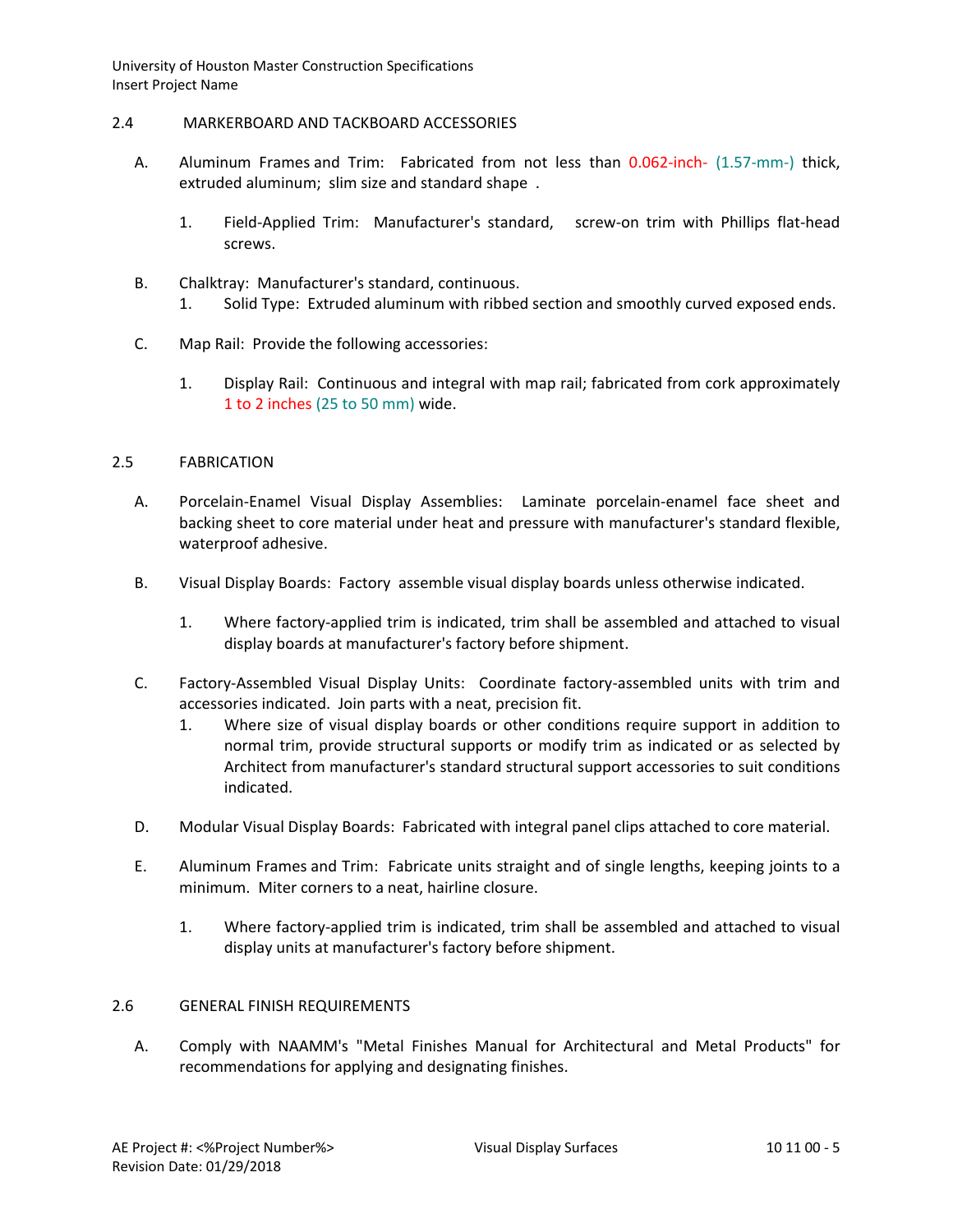- B. Protect mechanical finishes on exposed surfaces from damage by applying a strippable, temporary protective covering before shipping.
- C. Appearance of Finished Work: Noticeable variations in same piece are not acceptable. Variations in appearance of adjoining components are acceptable if they are within the range of approved Samples and are assembled or installed to minimize contrast.
- 2.7 ALUMINUM FINISHES
	- A. Clear Anodic Finish: AAMA 611, AA-M12C22A31, Class II, 0.010 mm or thicker.

# 2.8 VISUAL DISPLAY SURFACE SCHEDULE

- A. Visual Display Board <**Insert drawing designation**>: Factory assembled.
	- 1. Markerboard: Porcelain-enamel markerboard assembly.
		- a. Color: White .
	- 2. Corners: Square .
	- 3. Width: As indicated on Drawings .
	- 4. Height: As indicated on Drawings .
	- 5. Mounting: Wall .
	- 6. Mounting Height: As indicated on Drawings .
	- 7. Factory -Applied Aluminum Trim: Manufacturer's standard with clear anodic finish.
	- 8. Accessories:
		- a. Chalktray: Box type.
		- b. Map rail with display rail .
- B. Tackboard <**Insert drawing designation**>: Factory assembled.
	- 1. Tack Surface: Polyester-fabric-faced tackboard assembly <**Insert designation**>.
		- a. Color: Match Architect's sample .
	- 2. Corners: Square .
	- 3. Width: As indicated on Drawings .
	- 4. Height: As indicated on Drawings .
	- 5. Mounting: Wall .
	- 6. Mounting Height: As indicated on Drawings .
	- 7. Edges: Concealed by trim .
		- a. Factory -Applied Aluminum Trim: Manufacturer's standard style, with clear anodic finish.
- C. Visual Display Rail <**Insert drawing designation**>: Factory assembled.
	- 1. Tack Surface: Polyester-fabric-faced tackboard assembly <**Insert designation**>.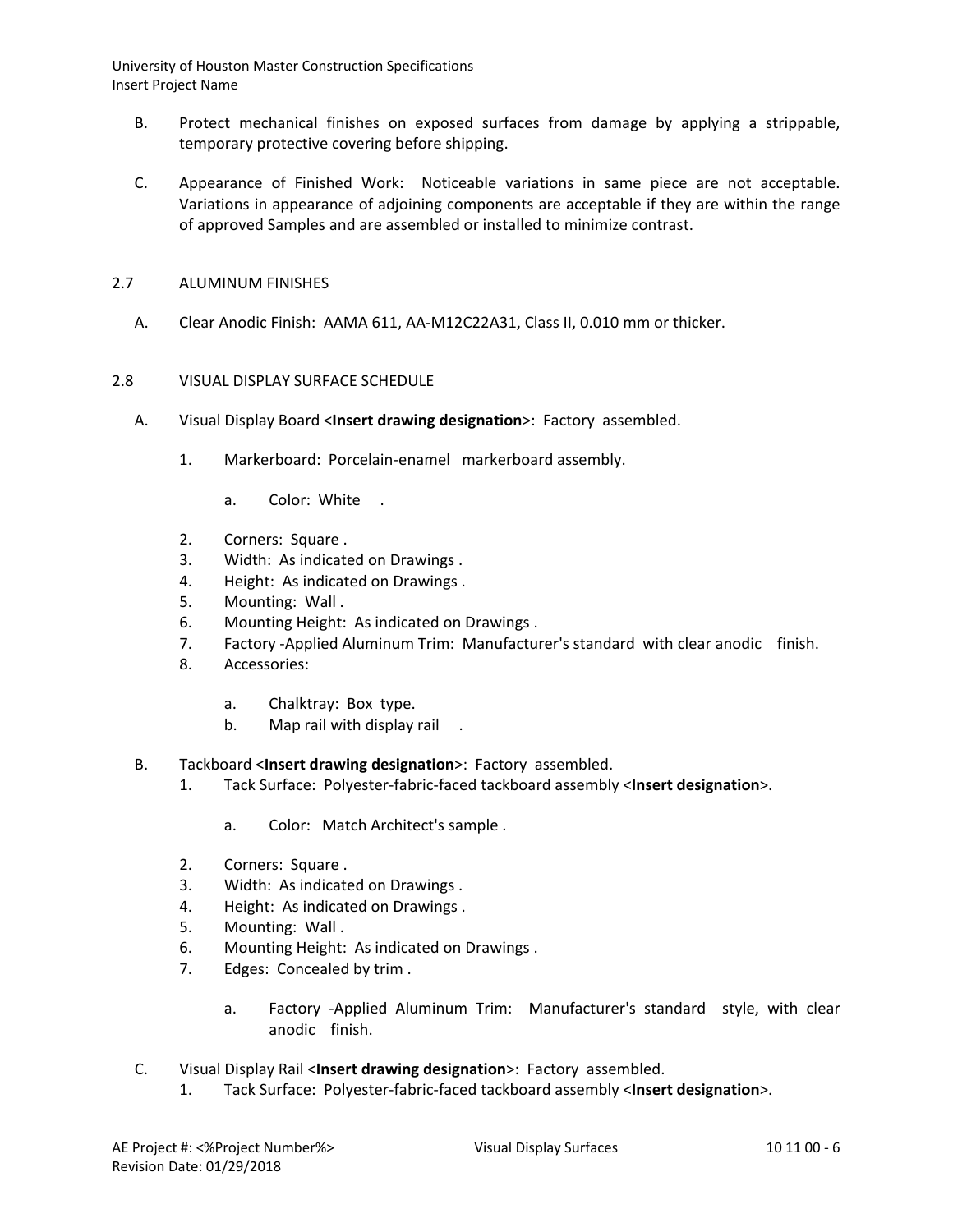- a. Color: Match Architect's sample .
- 2. Size: 1 inch (25 mm) high by length indicated on Drawings.
- 3. Edges: Extruded-aluminum trim .
- 4. Ends: Not required.
- 5. Aluminum Finish: Clear anodic finish.

#### PART 3 - EXECUTION

#### 3.1 EXAMINATION

- A. Examine substrates and conditions, with Installer present, for compliance with requirements for installation tolerances, surface conditions of wall, and other conditions affecting performance of the Work.
- B. Examine walls and partitions for proper preparation and backing for visual display surfaces.
- C. Proceed with installation only after unsatisfactory conditions have been corrected.

#### 3.2 PREPARATION

- A. Comply with manufacturer's written instructions for surface preparation.
- B. Clean substrates of substances that could impair the performance of and affect the smooth, finished surfaces of visual display boards, including dirt, mold, and mildew.
- C. Prepare surfaces to achieve a smooth, dry, clean surface free of flaking, unsound coatings, cracks, defects, projections, depressions, and substances that will impair bond between visual display surfaces and wall surfaces.

### 3.3 INSTALLATION, GENERAL

A. General: Install visual display surfaces in locations and at mounting heights indicated on Drawings. Keep perimeter lines straight, level, and plumb. Provide grounds, clips, backing materials, adhesives, brackets, anchors, trim, and accessories necessary for complete installation.

### 3.4 INSTALLATION OF FACTORY-FABRICATED VISUAL DISPLAY BOARDS AND ASSEMBLIES

A. Visual Display Boards: Attach concealed clips, hangers, and grounds to wall surfaces and to visual display boards with fasteners at not more than 16 inches (400 mm) o.c. Secure both top and bottom of boards to walls.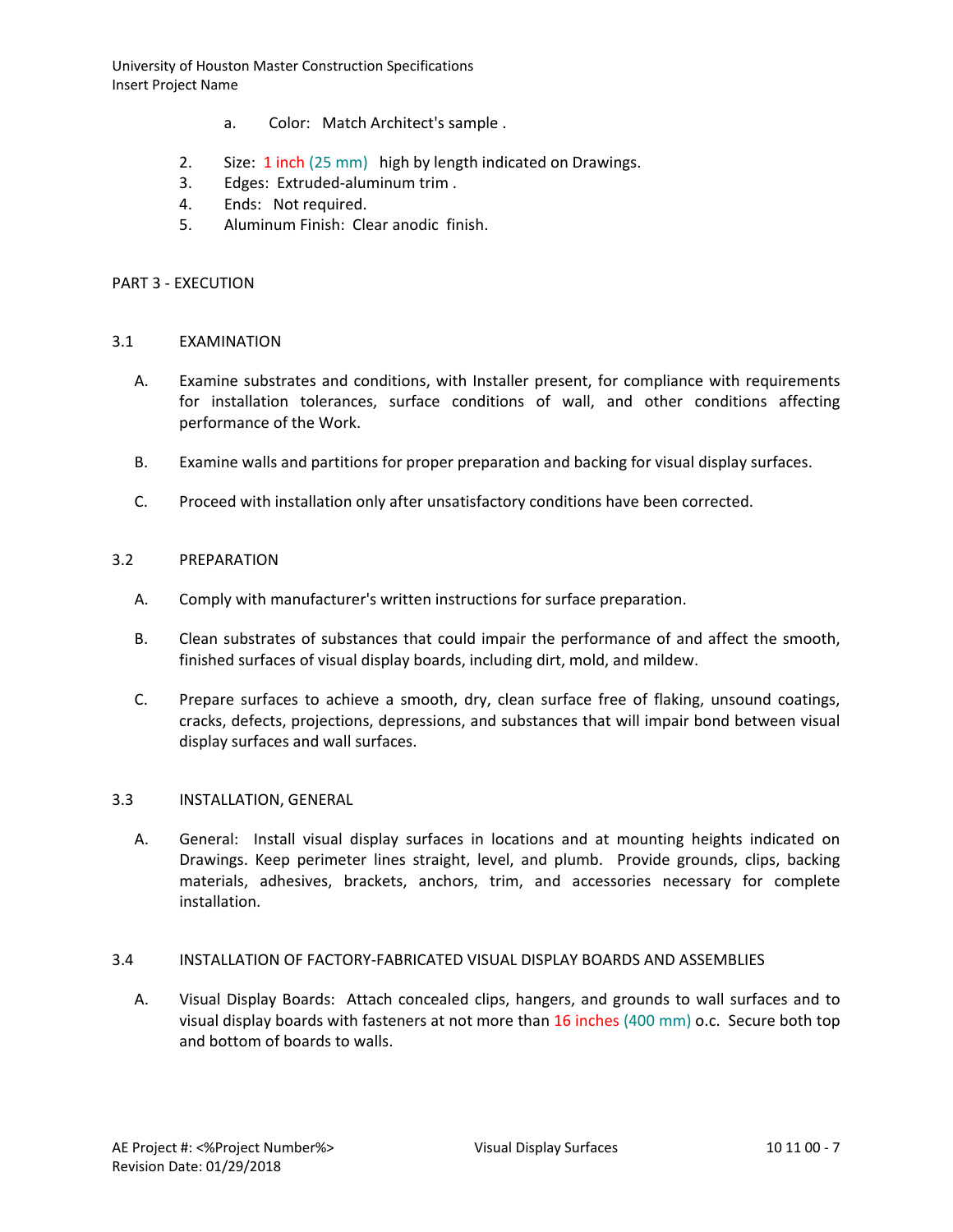- 1. Field-Applied Aluminum Trim: Attach trim over edges of visual display boards and conceal grounds and clips. Attach trim to boards with fasteners at not more than 24 inches (610 mm) o.c.
	- a. Attach chalktrays to boards with fasteners at not more than 12 inches (300 mm) o.c.

# 3.5 INSTALLATION OF VISUAL DISPLAY RAILS

A. Display Rails: Install rails in locations and at mounting heights indicated on Drawings. Attach to wall surface with fasteners at not more than 16 inches (400 mm) o.c.

# 3.6 INSTALLATION OF VISUAL DISPLAY WALL PANELS

# 3.7 INSTALLATION OF [**RAIL**] [**MODULAR**] SUPPORT SYSTEM

- A. Rail Support System: Install horizontal support rail in locations and at mounting heights indicated on Drawings, or if not indicated, at height indicated below. Attach to wall surface with fasteners at 12 inches (300 mm) o.c.
	- 1. Mounting Height: [**72 inches (1829 mm)**] <**Insert dimension**> above finished floor to top of rail.
	- 2. Hang visual display units on rail support system.
- B. Modular Support System: Install adjustable standards in locations and at mounting heights indicated on Drawings, or if not indicated, at height indicated below. Install standards at 48 inches (1219 mm) o.c., vertically aligned and plumb, and attached to wall surface with fasteners at 12 inches (300 mm) o.c.
	- 1. Mounting Height: [**12 inches (300 mm)**] <**Insert dimension**> above finished floor to bottom of standard.
	- 2. Install single-slotted standard at each end of each run of standards and double-slotted standards at intermediate locations.
	- 3. Provide locking screw at top corner of visual display board at each standard.
	- 4. Hang visual display units on modular support system.

# 3.8 CLEANING AND PROTECTION

- A. Clean visual display surfaces according to manufacturer's written instructions. Attach one cleaning label to visual display surface in each room.
- B. Touch up factory-applied finishes to restore damaged or soiled areas.
- C. Cover and protect visual display surfaces after installation and cleaning.